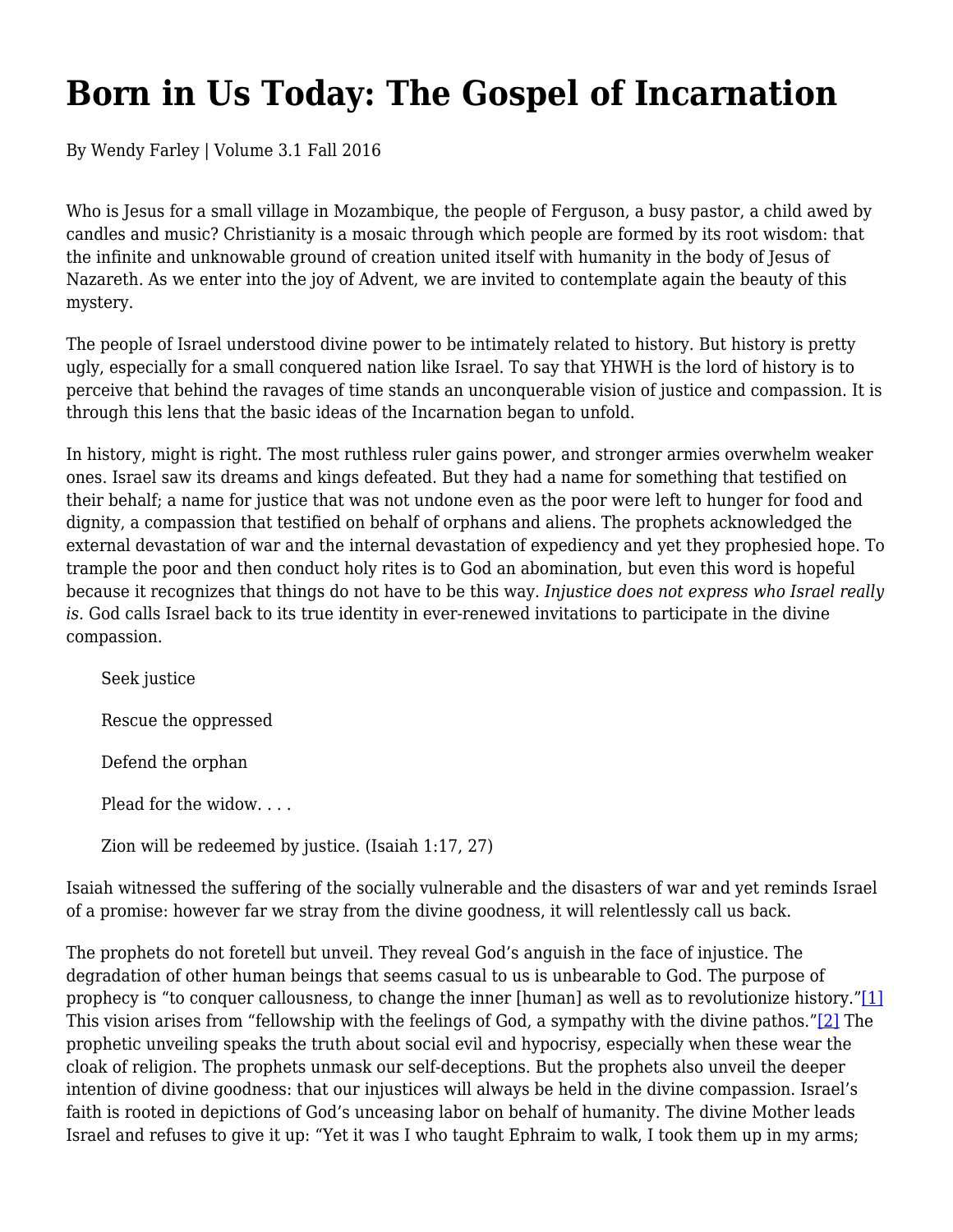but they did not know that I healed them. I led them with cords of human kindness and bands of love… How can I give you up, Ephraim?. . . My compassion grows warm and tender. I will not execute my fierce anger. . . for I am God and no mortal, the Holy One in your midst, and I will not come in wrath." (Hosea 11:3–4, 8–9).

The Hebrew prophets lay out the pattern that is picked up in the Christian writings, even as they mingle with the wisdom of Gentiles and become "a new song."

Something beautiful happened; and even without understanding it, we joyously celebrate it every year as the sky grows dark and the nights long. In some mysterious way, the infinite divine is caught in a human body, invisible light made visible*.* The gospels record how Jesus was remembered by different communities in different parts of the Roman Empire—a story too precious to be contained by one narrative. The story of Incarnation describes an upside-down world, and even now it is difficult to bear its intensity. In the parables, everyone acts crazy: a father rewards the son whose whoring and gambling loses half of his wealth; an outsider helps someone left for dead by the side of the road when religious leaders turn away. A crazy woman is one of Jesus's close companions and the disciple chosen by him to first preach the gospel of Resurrection. We are called to recognize Christ in the faces of the hungry, sick, and imprisoned. This is a world that did not make sense two thousand years ago, and it does not make sense now. And yet these are the stories told to reveal who God is.

Perhaps the most shocking element of the gospel of Jesus Christ is the story that we are celebrating right now: the story of his birth. Because it is so tangled up with songs blared from store loudspeakers bidding us to rock around the Christmas tree, we may overlook that this is the heart of the doctrine of the Incarnation. In this story, the Most High, who laid the foundation of the earth and shut in the sea with doors (Job 38-41), appears as a tiny baby. The "breath of the power of God" (Wisdom 7:25) enters our world through the body of an unwed peasant girl to lie in animals' straw in a barn at the outskirts of a tiny village in an occupied territory. Herod's act of terror immediately forces his family to flee their precarious shelter. These are the root symbols of what God-with-us looks like.

To make clear the contrast between the kind of power embodied in Jesus Christ and that of Rome, the early Christians transposed the language of the cult of the emperor and applied it to Christ.<sup>[3]</sup> His kingdom is a paradoxical counterpoint to Caesar's empire: beggars, peasants, married and unmarried women, unemployed, day laborers, and tax collectors are its dignitaries. The king is a wanderer whose tattered robes bring healing. He is praised not by court poets and sycophants but by shepherds and angels.

This counter-narrative is not obviously attractive. Watching the news, we see that people prefer leaders who are capable of enforcing their will. It is not obvious why the Christian path would be attractive, since its deity apparently lacked either the desire or the ability to free people from persecution or suffering. But those who were illuminated by this path became intoxicated by the counter-narrative of radical love and compassion that extended fellowship not according to kin or ethnic ties but to humanity itself. Christians no longer believed that social standing or even death itself defined who they were. In these quixotic communities, someone whom society perceived as a slave or an abused wife might be a leader. Christians could be fearless of death as they attended plague victims, brought help to prisoners in Roman mines or faced Rome's most cruel tortures.[4]

In the modern period, Christians emphasize belief as the primary act of piety. But early Christians understood the significance of the Incarnation differently*:* allegiance must either be to the gospel of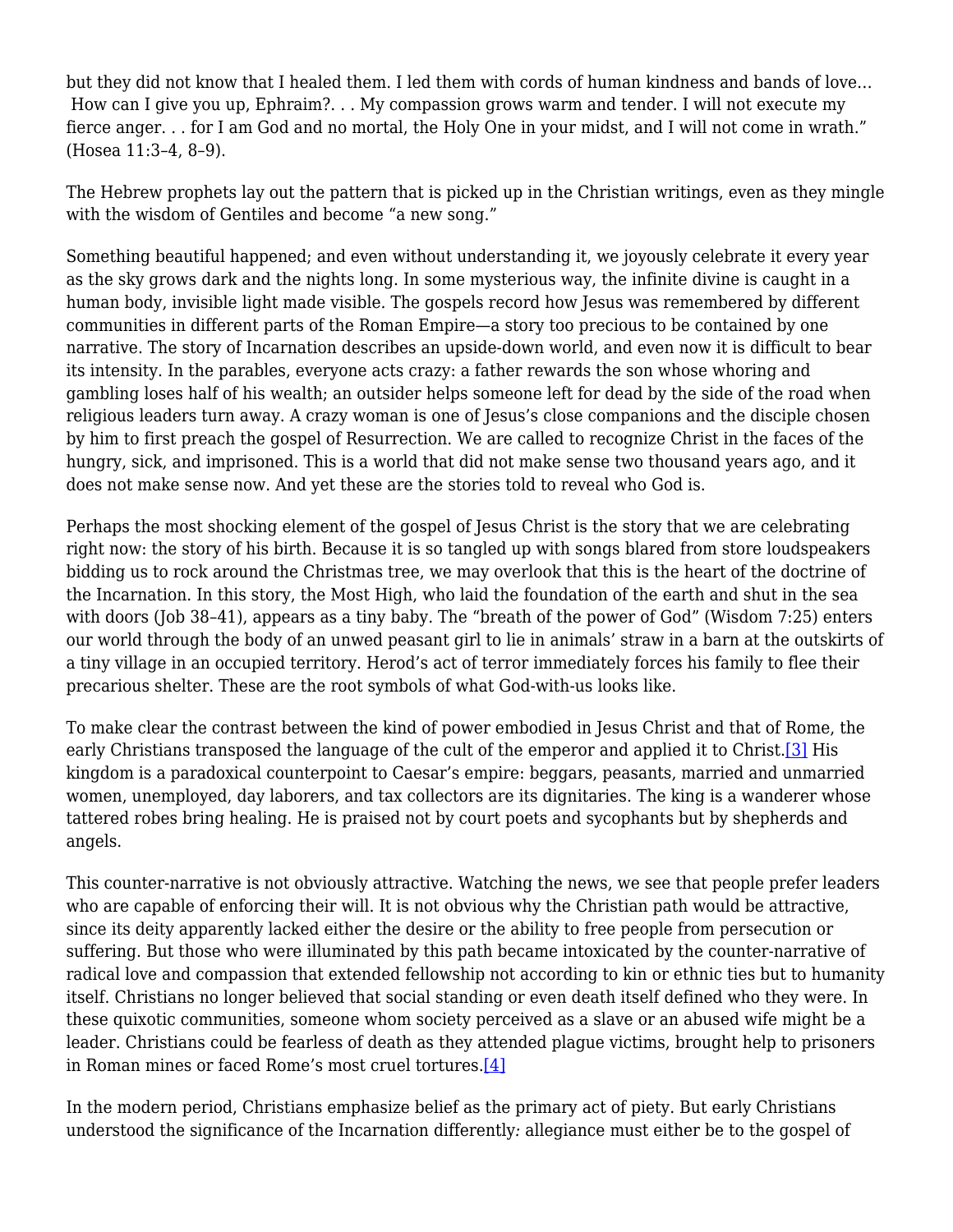Jesus Christ or to the gospel of Caesar. We have a sense of the meaning of this choice for the gospel of Incarnation in the prison diary of Perpetua, a young Roman mother who was arrested in 203. A witness to her death describes her going into the stadium with milk dripping from her breasts but with a "shining countenance and calm step, as the beloved of God, as a wife of Christ, putting down everyone's stare by her own intense gaze." After she is first stripped and then gored, she is reported to have said to her fellow Christians: "You must all stand fast in the faith and love one another, and do not be weakened by what we have gone through.'"[5] Perpetua's witness is not simply to a belief that she will go to heaven or that Jesus is lord but to the *meaning* of the Incarnation: stand fast and love one another. Allegiance to this gospel, even *in extremis*, was for Perpetua and her fellow prisoners the primary content of faith. Enchanted by this gospel, it was *impossible* to stomach the cruelty of the Empire's practices or the emptiness of its theology. Perpetua saw herself so clearly in the gospel that it became impossible to betray herself.

The Incarnation invites us, like Israel and Perpetua, to recognize who we really are. American slaves who sang about having "shoes in that kingdom" were not only consoling themselves with a fantasy of a better future. They sang out their true names.[6] When Jesus asks his disciples "Who do you say I am?" he is also asking "Who do you say you are?" Early Christians said Jesus was the Messiah, Compassion, Light. The Savior awakened sleepers who walked in the darkness of self-forgetfulness. Jesus was the emissary of a God whose name was not Caesar but Love. The desire to cleave to the gospel of Jesus Christ and its vision of absolute love made it impossible to accept the gospel of Caesar. It is a love that requires a sacrifice—not of a dove or goat but of one's very personhood.

That God is love has become a banal slogan. In the musical version of *Oliver Twist*, it was painted in gray letters on the wall of the miserable orphanage. But, in the Second Letter of Peter, it makes us "participants in the divine nature" (2 Peter 1:4). The First Letter of John contrasts this gospel with idolatry. "Those who say 'I love God' and hate their brothers or sisters are liars. . . . Those who love God must love their brothers and sisters also" (1 John 4:19, 21). It concludes: "Little children, keep yourselves from idols" (1 John 5:21). Anything less than love is idolatry and death.

In this season, we are invited to enter into this joy, but it is difficult to free ourselves from the idols of consumerism, hostility, or callousness. Christians may have little difficulty either ignoring the anguished cries of black America, indulging in demeaning depictions of Hispanic or Muslim neighbors, or remaining implacably indifferent to poverty and hunger. But this is the idolatry of imperial religion and is antithetical to the revelation of the Incarnation.

Yet, in our carols we will again sing out Christianity's tender and wise theology of Incarnation. We are invited to recognize the contrast between royal indifference and solidarity. "Once in royal David's city," with the poor oppressed and lowly lived on earth our Savior holy.<sup>[7]</sup> Not emperors but mothers exemplify the intimacy between Logos and the world: "In the bleak mid-winter," seraphim thronged the air, but his mother only . . . worshipped the Beloved with a kiss.<sup>[8]</sup> This Beloved offers a vision of universalized compassion: "Peace on earth and mercy mild."[9] In the joy of Christmas hope, we refuse the sorrows bred by callousness and indifference: "No more let sins and sorrow grow, nor thorns infest the ground."[10] We can follow a different way: "There's a star in the east on Christmas morn. Rise up shepherd and follow."[11] Though "no ear can hear his coming," when we open our hearts to him, the "the dear Christ enters in."[12] In this poetry of celebration, Christological creeds and doctrines live in us as intimacy between God and the oppressed, as tenderness between mother and child, as a new way to be in the world because this compassionate love "is Christ the King, whom shepherds guard and angels sing. $^{\prime\prime}$ [13]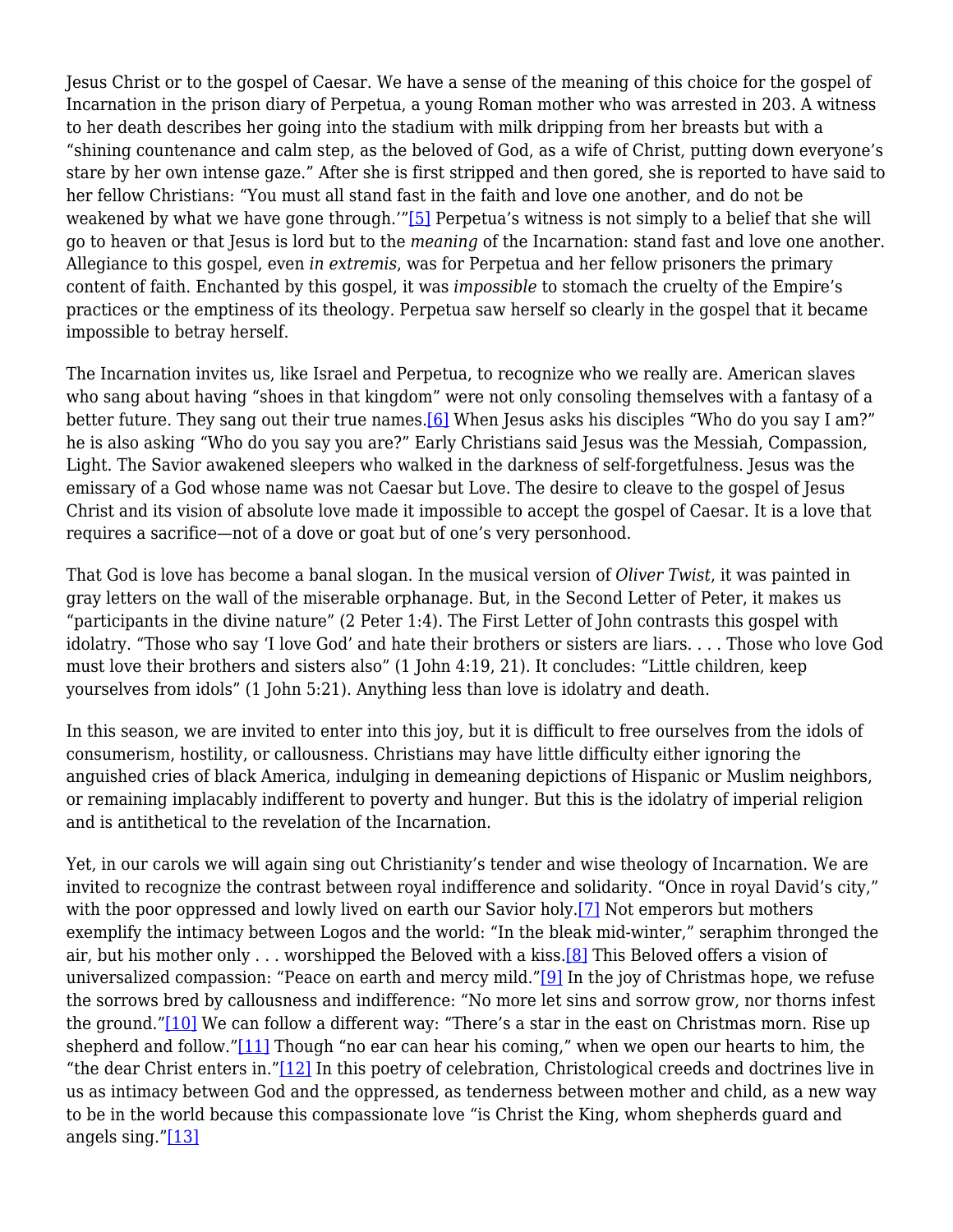We may not be called to Perpetua's sacrifice. But even amidst the obfuscating and exhausting temptations of today's Imperial powers, perhaps we will rekindle the joy of this crazy, off-kilter vision. The divine in us gives us eyes to see the divine in others and in that seeing, Christ is continually "born in us"—and, through us, reborn to the world.



*Wendy Farley is Professor Emeritus of Emory University where she occupied the Chair of Theological Studies for many years. She is Professor of Christian Spirituality at San Francisco Theological Seminary and the author of many books, including* Gathering Those Driven Away: A Theology of Incarnation *and most recently* The Thirst of God: Contemplating God's Love With Three Women Mystics.

## FOOTNOTES

[1] Abraham Heschel, *The Prophets: an Introduction*, vol. 1 (New York: Harper Torchbooks, 1962), 17

[2] Ibid, 26.

[3] See John Dominic Crossan, *God and Empire: Jesus Against Rome* (San Francisco: Harper, 2007) and Richard A. Horsley, *The Liberation of Christmas: The Infancy Narratives in Social Context* (New York: Crossroad, 1989).

[4] See Elaine Pagels*, Beyond Belief: The Secret Gospel of Thomas* (New York: Random House, 2003), chapter 1.

[5] From *The Acts of the Christian Marytrs*. Texts and translation by Herbert Musurillo, available various places including http://www.pbs.org/wgbh/pages/frontline/shows/religion/maps/primary/perpetua.html

[6] See, for example, Cheryl A.Kirk-Duggan, "African-American Spirituals: Confronting and Exorcising Evil through Song," in Emilie M. Townes, ed., *A Troubling in My Soul* (Maryknoll, NY: Orbis Press, 1996) or James Cone, *The Cross and the Lynching Tree*, (Maryknoll, NY: Orbis Press, 2015), chapter 1.

[7]Henry John Gauntlett, "Once in Royal David's City"

- [8] Christina Rossetti, "In the Bleak Mid-winter"
- [9] Charles Wesley, "Hark! The Herald Angels Sing"
- [10] Isaac Watts, "Joy to the World"
- [11] African American Spiritual: "Rise up, Shepherd, and Follow"
- [12] Phillips Brooks, "O Little Town of Bethlehem"